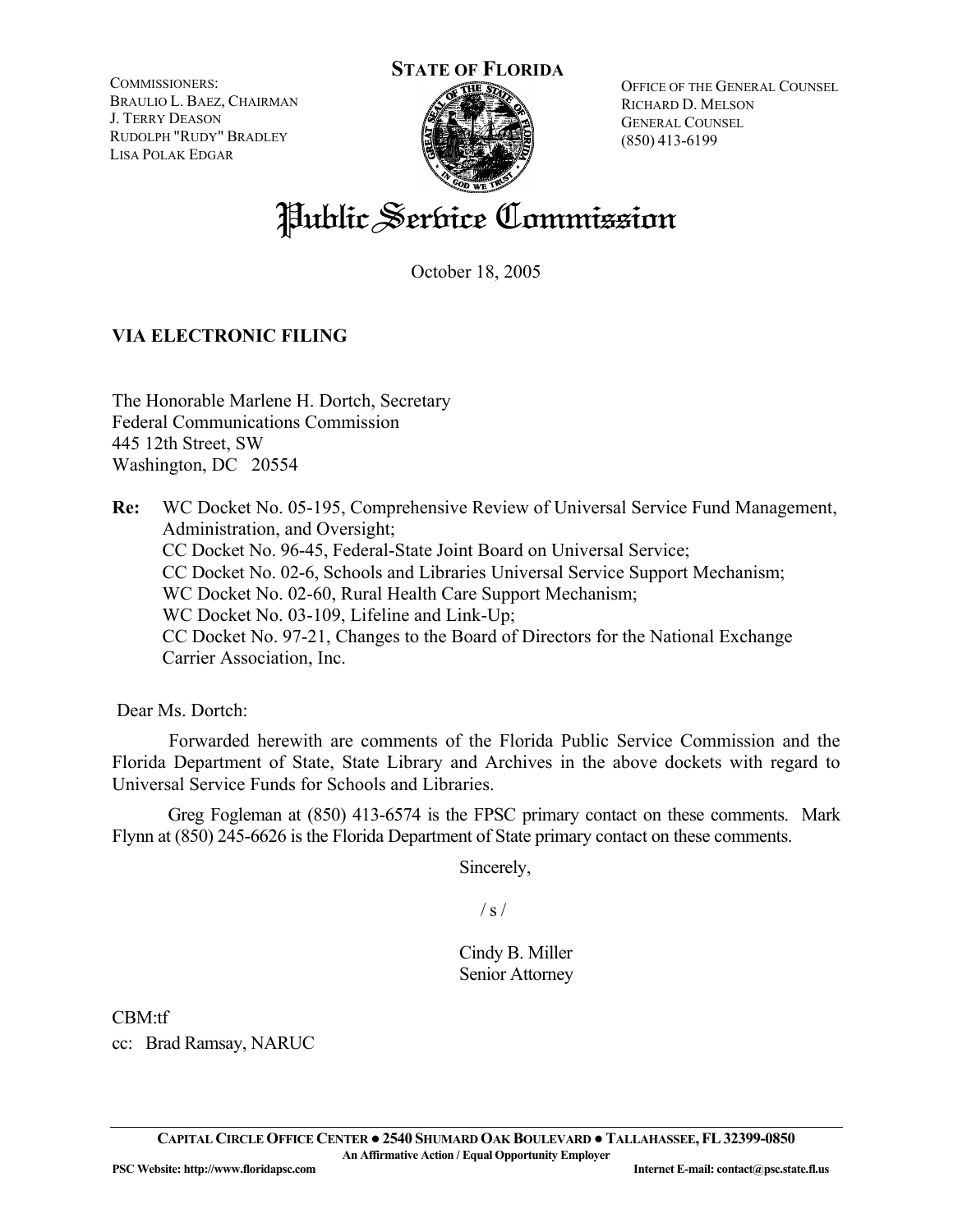# **Before the Federal Communications Commission Washington, D.C. 20554**

| In the Matter of                                                                            |                             |
|---------------------------------------------------------------------------------------------|-----------------------------|
| Comprehensive Review of Universal Service Fund<br>Management, Administration, and Oversight | <b>WC Docket No. 05-195</b> |
| Federal-State Joint Board on Universal Service                                              | CC Docket No. 96-45         |
| Schools and Libraries Universal Service<br>Support Mechanism                                | CC Docket No. 02-6          |
| Rural Health Care Support Mechanism                                                         | WC Docket No. 02-60         |
| Lifeline and Link-Up                                                                        | <b>WC Docket No. 03-109</b> |
| Changes to the Board of Directors for the<br>National Exchange Carrier Association, Inc.    | CC Docket No. 97-21         |

# COMMENTS OF

# THE FLORIDA PUBLIC SERVICE COMMISSION

# AND

# THE FLORIDA DEPARTMENT OF STATE, STATE LIBRARY AND ARCHIVES OF FLORIDA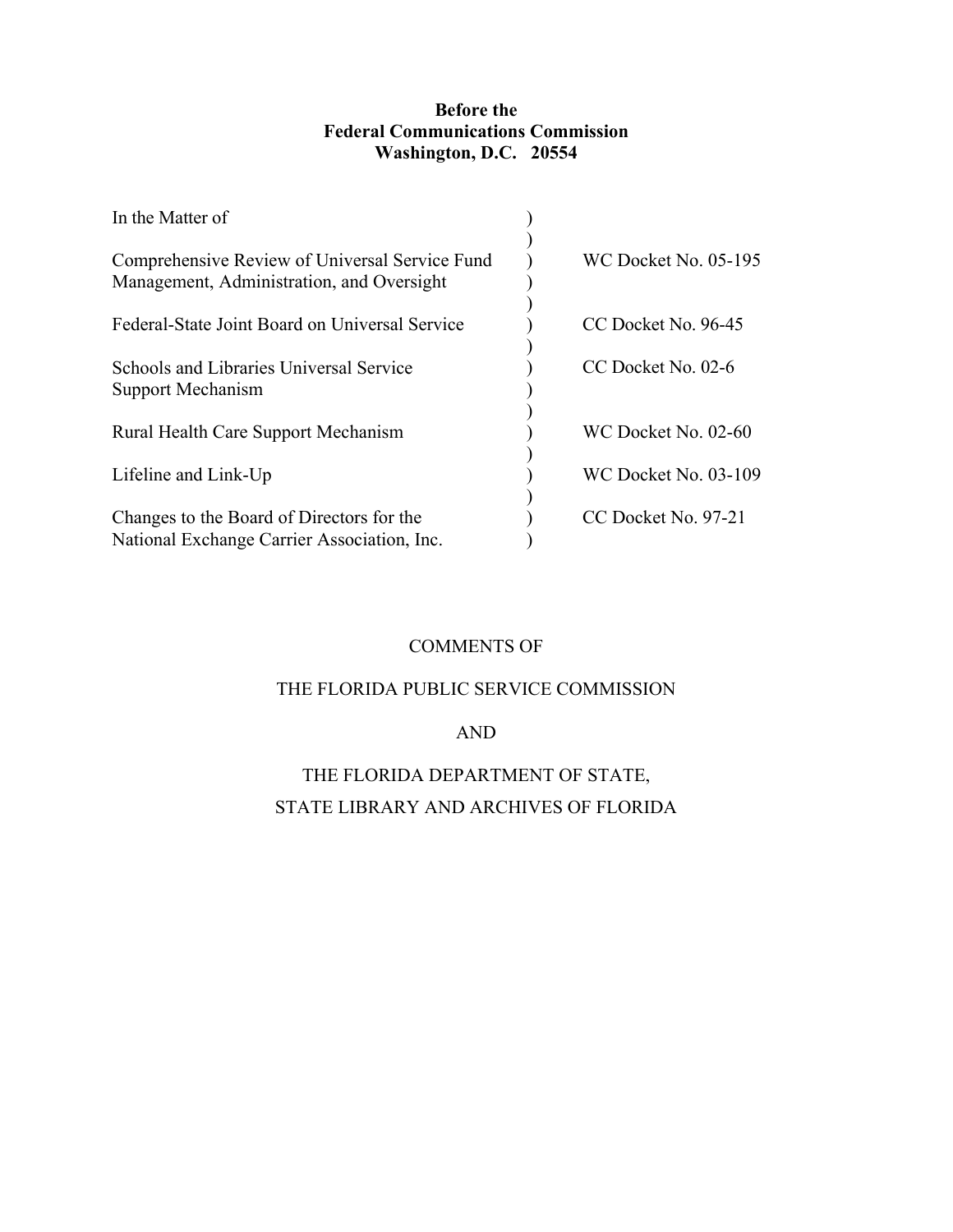$\overline{a}$ 

#### Executive Summary

The Florida Public Service Commission and the Florida Department of State, State Library and Archives of Florida (Florida commenters) submit these comments in response to the Notice of Proposed Rulemaking and Further Notice of Proposed Rulemaking (NPRM), released on June 14,  $2005<sup>1</sup>$  In this Notice, the Federal Communications Commission (FCC) seeks comment on ways to improve the management, administration, and oversight of the Universal Service Fund (USF), including simplifying the process of applying for USF support, speeding the disbursement process, simplifying the billing and collection process, addressing issues relating to the Universal Service Administrative Company ("USAC" or the "Administrator"), and exploring performance measures suitable for assessing and managing the USF programs. The FCC has also requested general comments on ways to further deter waste, fraud, and abuse through audits of USF beneficiaries or other measures.

We are pleased to file these comments to address issues relating to the schools and libraries program (E-rate program), a program that is valuable to schools and libraries in Florida and throughout the nation. E-rate makes connectivity available to students at disadvantaged schools and libraries—those in low-income, rural, or inner-city areas.

An equitable distribution of support should be one of the key goals of any universal service program. To that end, we urge the FCC to focus its review on improving the schools and libraries program by implementing a more cooperative partnership with USAC and the states. This partnership would share responsibility for modifying administrative procedures, developing meaningful goals and measures to assess the impact of E-rate funding, and initiating further measures to eliminate waste, fraud and abuse.

Reform and program updates will enhance and strengthen the program structure and alleviate many of the management, oversight, enforcement, and accountability problems described in a recent GAO Report.<sup>2</sup> To implement such changes, we ask that the FCC consider the following revisions to its rules:

<sup>1</sup> See Notice of Proposed Rulemaking and Further Notice of Proposed Rulemaking released on June 14, 2005, FCC 05-124.

<sup>2</sup> See "Highlights" of GAO Report to the Chairman, Committee on Energy and Commerce, U.S. House of Representatives, *Telecommunications, Greater Involvement Needed by FCC in the Management and Oversight of the E-Rate Program*, GAO-05-151, Released February 2005.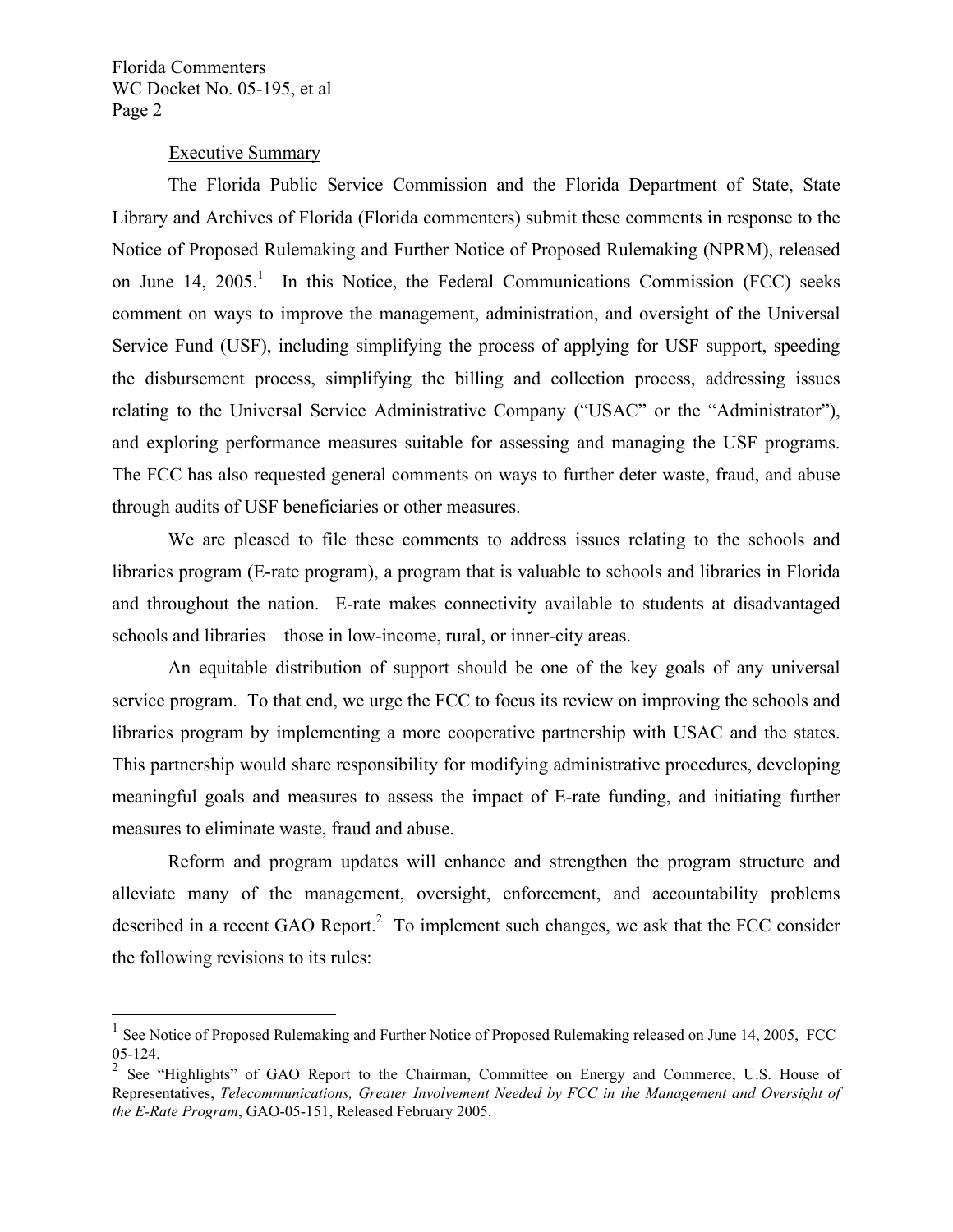- 1. Establish a state-specific funding cap for the schools and libraries program based on poverty and the number of school-age children within a state;
- 2. Allow states to administer certain aspects of the schools and libraries program.

#### Formulaic Distribution

 The Florida commenters note that the NPRM seeks comment on whether the FCC should change the rules to use a formula to distribute funds directly to schools and libraries based on their size and to allow funds to be used in a more flexible way. (NPRM, ¶33) While we have some concerns regarding a complete formulaic approach, we believe there is merit in using a formulaic approach to establish a state-specific funding cap.

We support retaining the present \$2.25 billion overall cap on E-rate funding. We also believe there is merit in overlaying the current "tops-down" approach for the schools and library program with a formula designed to determine the total amount of support available to each state. Implementation of state-specific caps would better reflect the distribution of the target audience for E-rate funding throughout the country. Specifically, distribution of the \$2.25 billion to schools and libraries within a given state should be based on the relative poverty level of the state and the number of students enrolled in eligible schools.

 Benefits of the program should go to schools and libraries providing services to the most economically disadvantaged. Providing a cap on a state's available funding based on the state's poverty level would yield the most equitable distribution of E-rate monies. Under the present allocation approach, some applicants can obtain funding that is disproportionate to an area's poverty level, relative to other states or nationwide. This is not an equitable outcome. Similarly situated eligible entities attempting to take advantage of the program would not adversely impact the available funds to some unknown school or library in another state. Rather, the impact of a request would be limited to similarly-situated schools and libraries within the same state.

The Florida Public Service Commission previously submitted similar comments in response to the Notice of Proposed Rulemaking (FCC 02-8) released on January 25, 2002. In those comments, we stated that ". . . we believe augmenting the FCC's current rules for support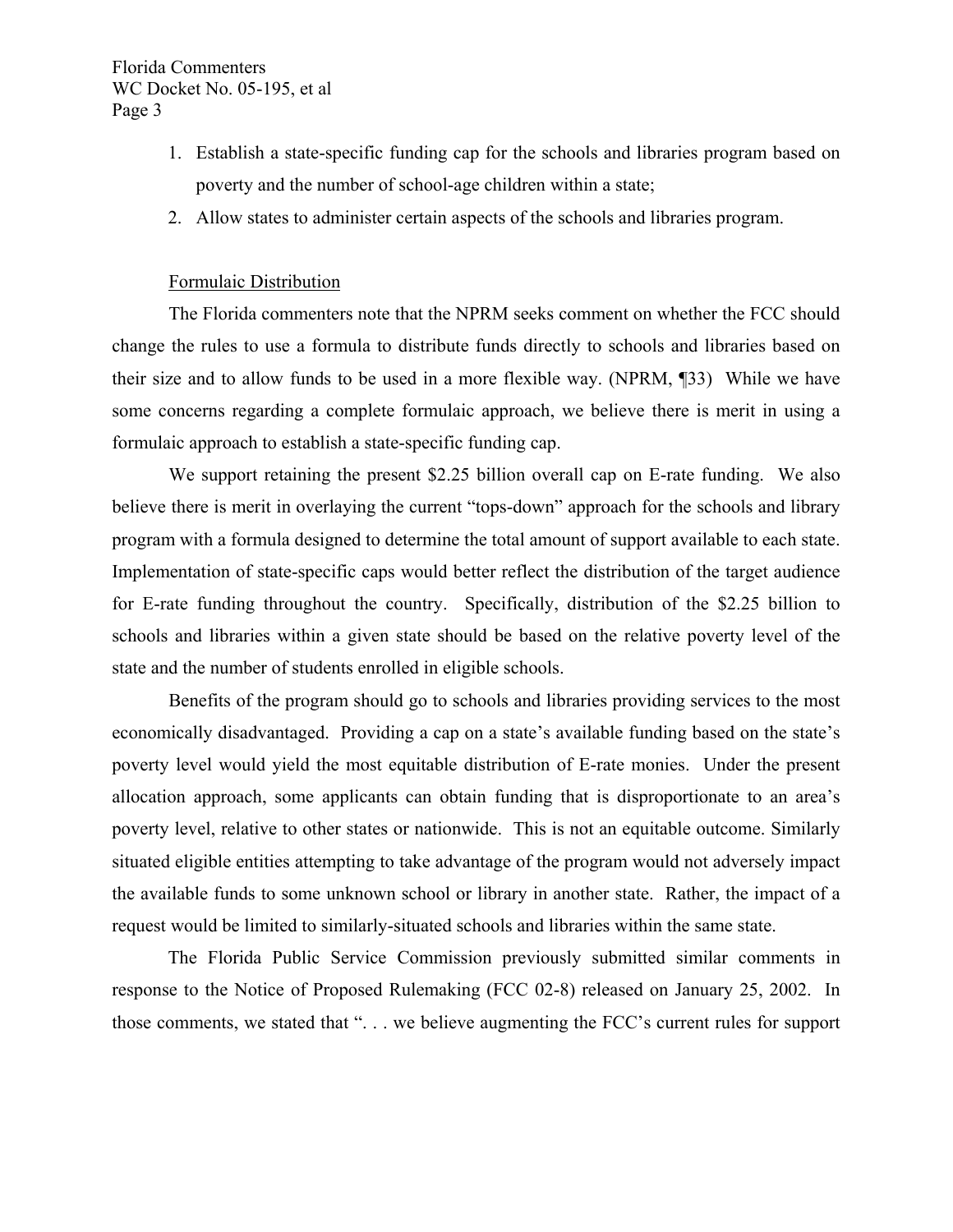distribution can achieve a more equitable distribution of funds to each state, if an initial state cap was established based on poverty."<sup>3</sup> We further affirmed:

A cap could be established based on a ratio of a state's population in poverty relative to the national population in poverty as estimated by the United States Census Bureau. This ratio would establish a cap for a state by multiplying it times the overall funding cap of \$2.25 billion. The ratio could be updated each year to capture changes in economically disadvantaged areas. . . . Funds would be awarded for all Priority One services and then Priority Two services, as long as funds were available under the capped amount of the state."<sup>4</sup>

We believe it would also be reasonable for the FCC to add other measures if it believes doing so would aid in establishing an appropriate state cap. For example, the we could support including a variable that considers the number of students attending elementary and secondary schools. These different variables could be assigned different weights. An estimate of how various states would be affected with an equal weighting for both variables is attached.

Under this proposal, each state has a vested interest in ensuring that resources are used in the most efficient manner. The FCC should also consider allowing some of USAC's administrative savings to be reallocated to states for the purpose of administering the proposed responsibilities of the schools and libraries program.

Such an approach may address potential under-representation of eligible schools and libraries. Currently, the program uses participation in the school lunch program as a proxy to estimate the need of schools and libraries in the community. We are concerned that this proxy measurement may underestimate the needs of some schools and communities. We also note that relying solely on the school lunch program under-represents the working poor and the elderly who rely on libraries as a source of Internet access. Using a more general measure of poverty, in conjunction with school size data, can better establish a state cap by focusing E-rate funding to states with proportionally higher poverty and, thus, greater need.<sup>5</sup>

 $\overline{a}$ 

 $3$  See Reply Comments of the Florida Public Service Commission Regarding the Review of Rules Governing the Schools and Libraries Universal Service Support Mechanism, CC Docket No. 02-6, date April 23, 2002.  $\frac{4}{4}$  Ibid

<sup>&</sup>lt;sup>5</sup> The Census Bureau uses a set of money income thresholds that vary by family size and composition to determine who is in poverty. If a family's total income is less than the family's threshold, then that family and every individual in it is considered in poverty. The official poverty thresholds do not vary geographically, but they are updated for inflation using Consumer Price Index. The official poverty definition uses money income before taxes and does not include capital gains or noncash benefits (such as public housing, Medicaid, and food stamps).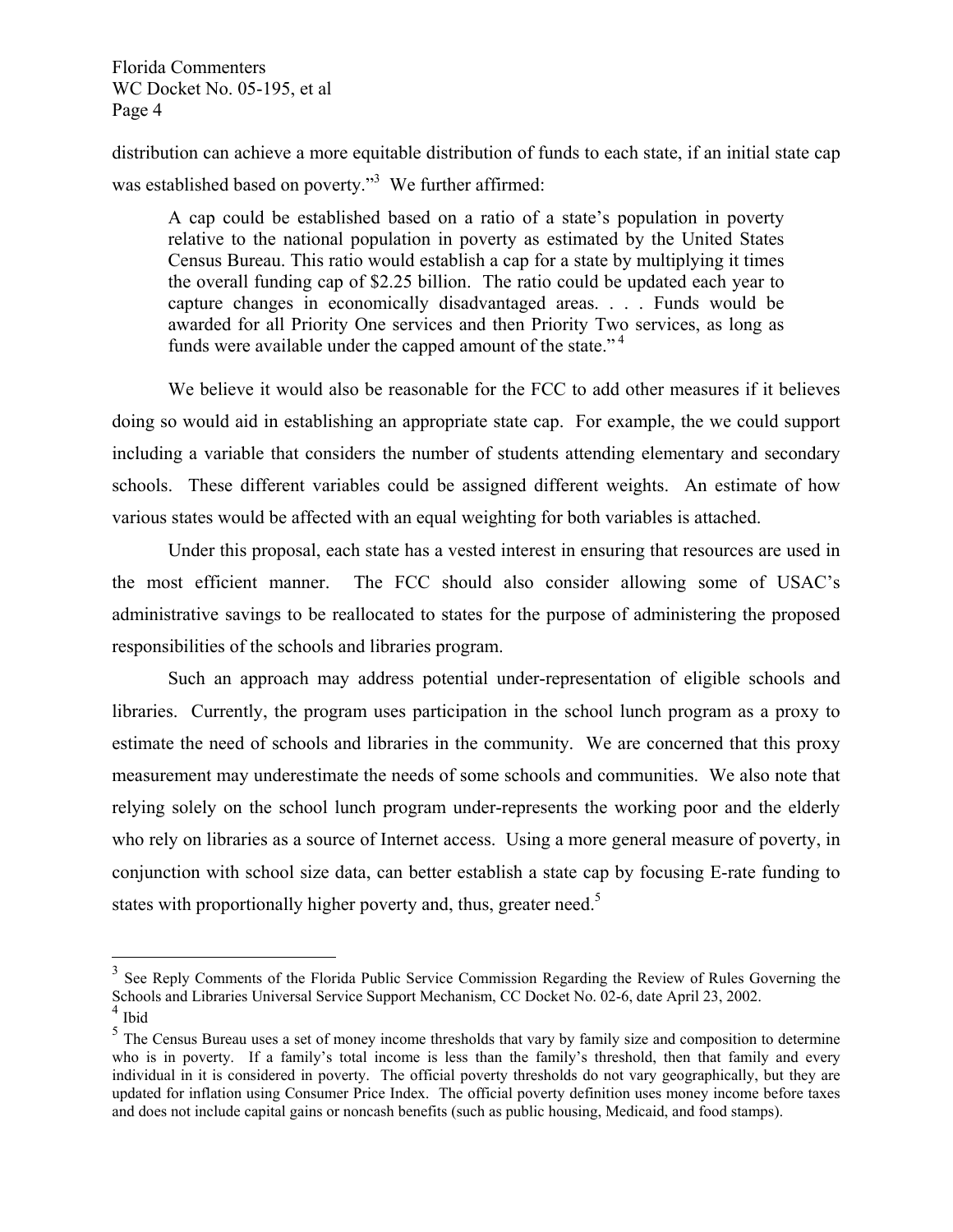Commissioner Copps has expressed concern about proposals to adopt overly formulaic approaches for universal service programs. He states, "Allocating support based on formulas, like school size, may ignore critical differences in the cost to obtain services in rural parts of the country and may work against smaller or private schools that cannot achieve economies of scale."<sup>6</sup> While we share this concern, we believe that these differences can be addressed outside the schools and libraries program. First, the high-cost fund is best suited to address differences between rural and non-rural regions for all consumers. Second, to the extent that a given school or library lacks the size to attract the best terms and conditions a competitive market may offer, participation in a consortium may be a viable solution. It is our understanding that the current application process can put participants in consortiums at a disadvantage. These concerns may be mitigated by working with states to administer certain aspects of the schools and library program as discussed in the next section.

#### Federal and State Shared Responsibility

 $\overline{a}$ 

The FCC seeks comment on whether it should replace the permanent, designated Administrator with another type of administrative structure or entity. (NPRM, ¶12) As the GAO Report states, "To carry out the day-to-day activities of the E-rate program, FCC relied on a structure it had used for other universal service programs in the past—a not-for-profit corporation established at FCC's direction that would operate under FCC oversight."<sup>7</sup> In order to comply with the requirements of §254 and to ensure that national policy is properly implemented, the FCC must retain the authority to establish guidelines. 8

 The Florida commenters propose that the FCC can retain this oversight authority and share administrative responsibility with states by modifying the current structure. (NPRM, 12) In this new environment, the FCC would retain oversight authority and promulgate rules and prescriptive guidelines, while states would be responsible for taking administrative action to reduce waste, fraud, and abuse. Allowing states to assume certain administrative responsibilities

<sup>&</sup>lt;sup>6</sup> See Statement of Commissioner Michael J. Copps, Notice of Proposed Rulemaking and Further Notice of Proposed Rulemaking (NPRM), CC Docket No. 05-195, released June 14, 2005, FCC 05-124, page 56.

 $<sup>7</sup>$  See GAO Report to the Chairman, Committee on Energy and Commerce, U.S. House of Representatives,</sup> *Telecommunications, Greater Involvement Needed by FCC in the Management and Oversight of the E-Rate Program*, GAO-05-151, Released February 2005, page 12.

 $8\,47$  U.S.C. § 254, Telecommunications Act of 1996, Pub. LA. No. 104-104, 110 Stat. 56 (1996).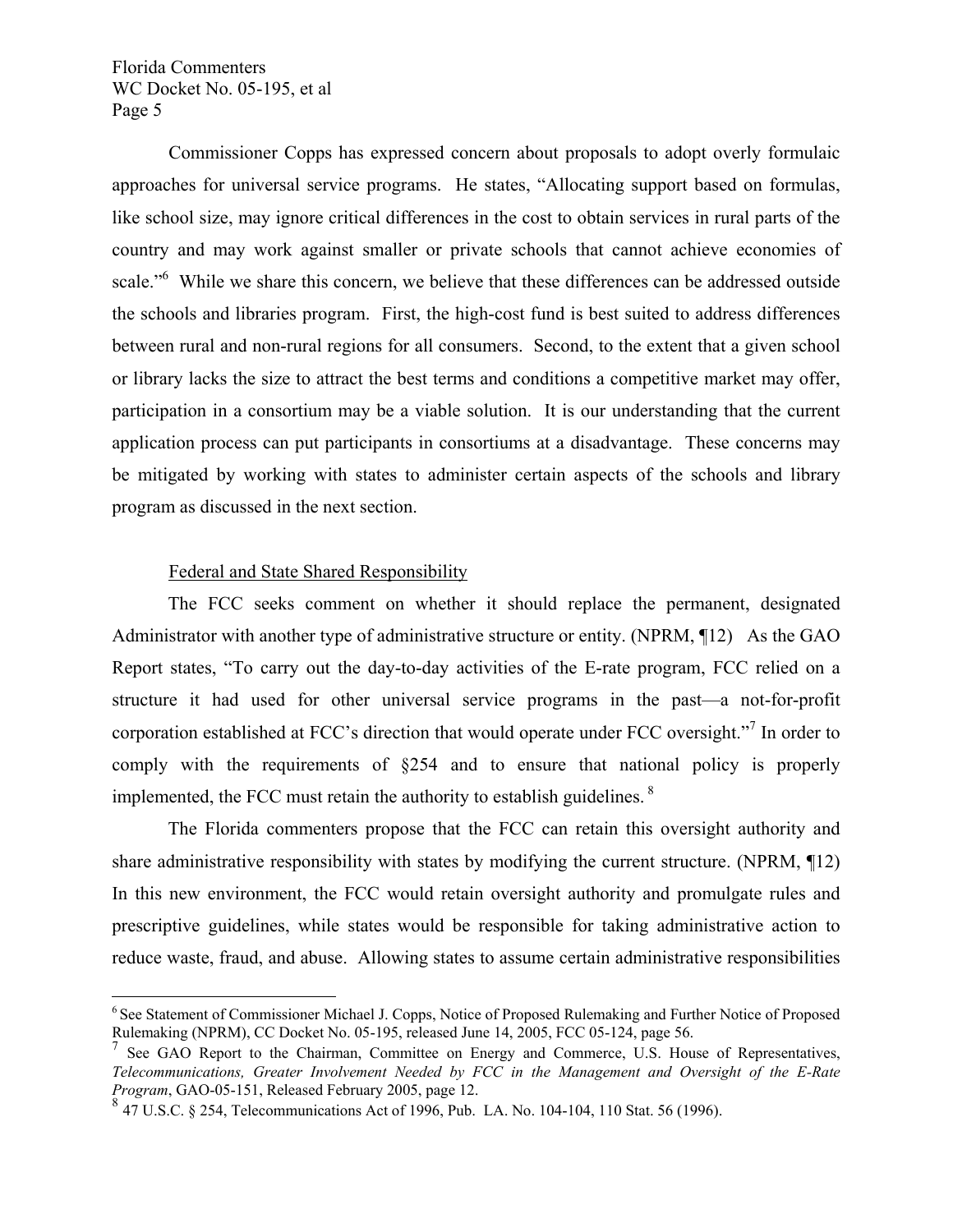lessens the burden on the FCC and USAC, and allows the FCC to operate in a more regulatory mode of oversight of the program and processes. This collaborative effort would ensure that the program meets its goals and objectives. The specific administrative responsibilities we believe would be appropriate for states to address include the approval of:

- 1) Technology Plans
- 2) Request for Bids (Form 470)
- 3) Contract Review (Form 471)
- 4) Modification of Contract (Form 500)

States that choose to participate would be able to approve such filings and forward such applications/plans to USAC after they have completed their reviews. A state's department of education or other entities, given their familiarity with similar federal programs, may be better situated to perform these reviews and to evaluate such applications.

We envision that USAC would distribute funding based on the state's verification and approval of the FCC applications. States could also take on the responsibility of certifying that E-rate funds are used in accordance with program rules and objectives and that all state and local bidding requirements are obeyed. (NPRM, ¶40) USAC would distribute the funds from the state's cap allocation directly to the service providers and vendors as is currently done. USAC would then hold states responsible for the accuracy of the approved application, thus significantly reducing opportunities for waste, fraud, and abuse.

 Such a proposal has merit because it would improve the application and disbursement process, serve to streamline the review process, reduce the requests for ineligible services, and minimize funding of ineligible services. Moreover, it should reduce the number of appeals to USAC, since states would initially reject applicants whose information was not accurate or in violation of E-rate program rules. Applicants would also be better served as the state level review could anticipate and resolve applicant problems early in the process. Applicants still might appeal to USAC or the FCC, but those numbers should be significantly less, thus allowing for the reduction in a backlog of appeals that now exists. It follows that if the states are in error and appeals are filed, those appeals would only relate to individual states and not have a nationwide impact. As pointed out in the GAO Report, the backlog of appeals that exists adds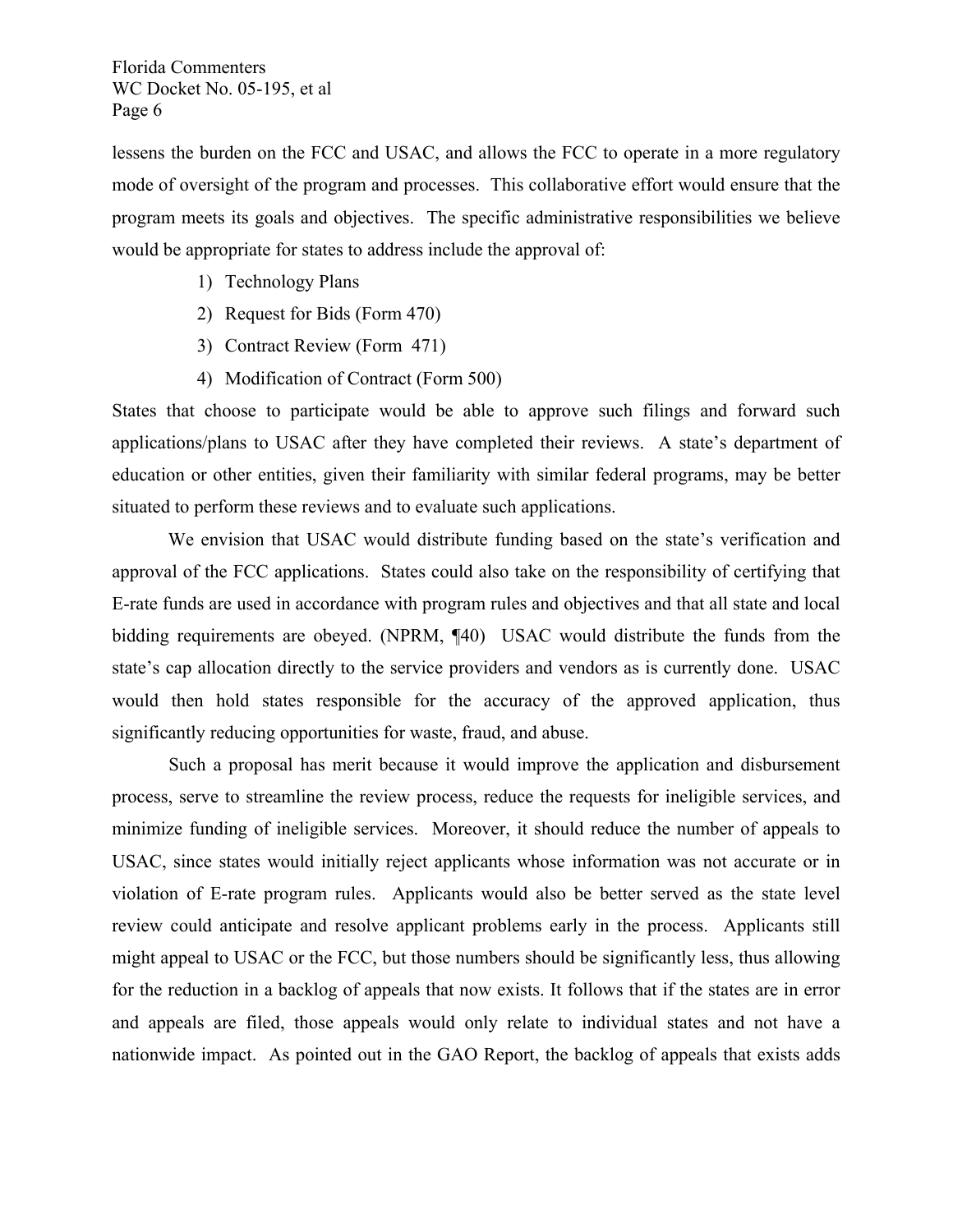$\overline{a}$ 

uncertainty to the program and is one of the weaknesses in the FCC oversight mechanisms.<sup>9</sup> Delays in appeals decisions impede USAC's ability to provide guidance to applicants and can cause great hardship for the applicant community as appeals linger. Delays in decisions would be decreased under this proposal. We believe the collaborative efforts between the FCC, the state, and the applicant would most certainly streamline processes.

# Target Dates for Processing Applications

The FCC seeks comment on how the application and disbursement process can be better synchronized with the planning and budget cycles of the schools and libraries benefiting from this program. (NPRM, ¶42) School districts, as any business that manages funds, must adhere to budget cycles; generally, these coincide with the E-rate program year cycles—that is, July 1 through June  $30<sup>th</sup>$  of the following year. Conversely, all school districts, as a business operation, should know the funds they can expect at the beginning of its business cycle. It is desirable for school districts to better know by the start of their cycle the status of their applications, particularly as it relates to Priority One services.

The Florida commenters suggest that the application and disbursement processes be bifurcated to synchronize better with schools and libraries' budget cycles. Operationally, public school applicants would apply for funds in the spring during a window 120 days prior to July 1. This is the time when districts are preparing budgets and planning procurement. Once commitment letters are received, school districts would know the discounts they will receive and can plan their budgets accordingly. Funds for Priority One services could be distributed in waves starting July 1. Generally, Florida libraries have a different budget cycle, which starts in October. The remaining program funds could be held by USAC until libraries have applied for funds 120 days before October 1. Thus, funds for Priority Two services for schools would be distributed at the same time as Priority One and Two services for libraries, starting October 1.

Under the proposed state-operated administration process, the likelihood of meeting such timelines would become more certain. We understand that states must currently certify the

<sup>&</sup>lt;sup>9</sup> See page 5 of the GAO Report to the Chairman, Committee on Energy and Commerce, U.S. House of Representatives, *Telecommunications, Greater Involvement Needed by FCC in the Management and Oversight of the E-Rate Program*, GAO-05-151, Released February 2005, "FCC's three key oversight mechanisms for the E-rate program—rulemaking procedures, beneficiary audits, and reviews of USAC decisions (appeals decisions)—are not fully effective in managing the program."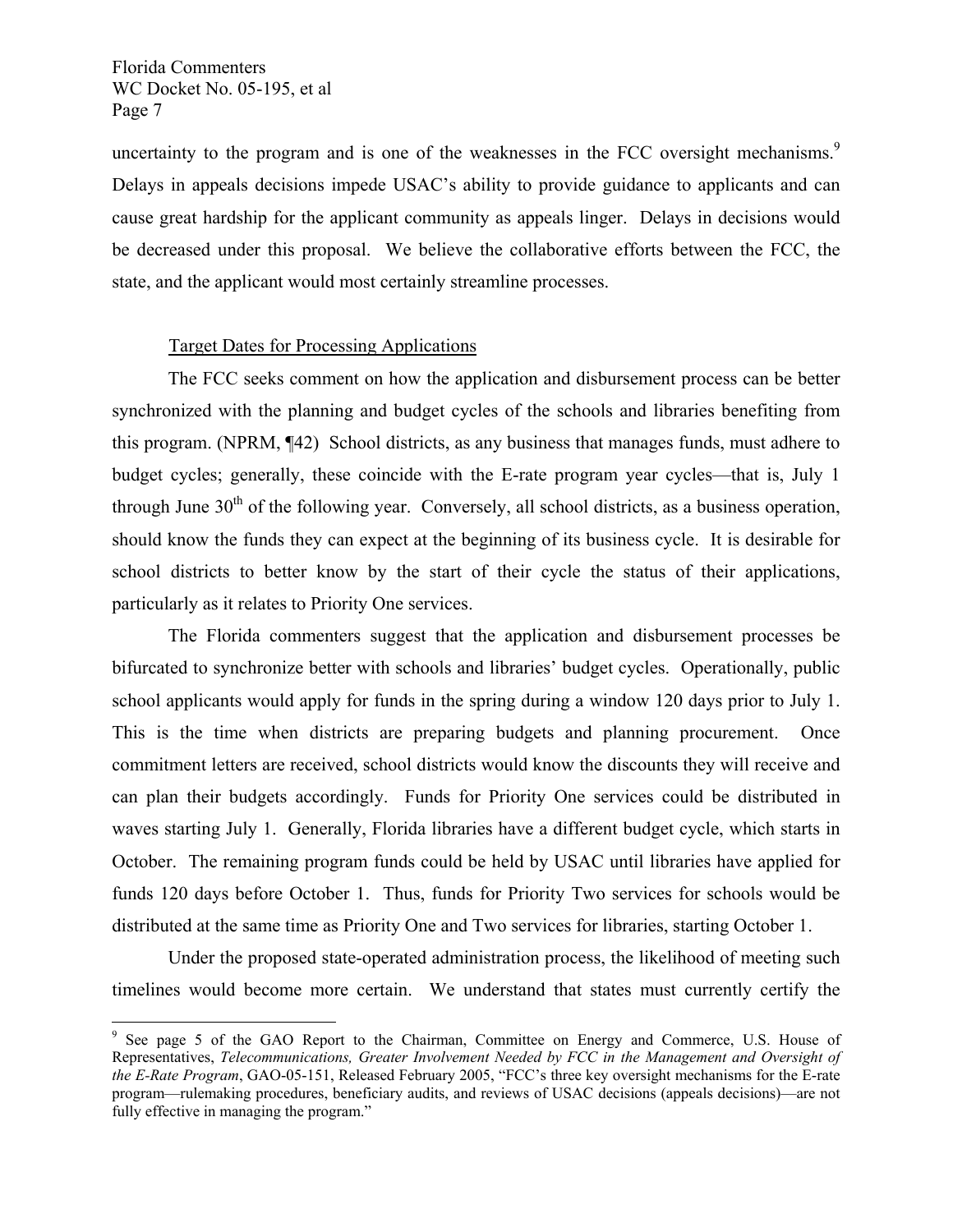technology plans of each individual school district under their jurisdiction. States would, therefore, be best equipped to recognize and question any changes or abnormalities in the initial FCC Form 471 requests. Such controls, at the state level, could better serve to control waste, fraud, and abuse. The same level of controls and understanding of individual district requests would apply to all other applications.

The FCC seeks comment on the matter of delays in general. (NPRM, ¶38) The Commission notes that, "the timing of various parts of the USAC and Commission processes is critical to schools and libraries, many of which operate according to strict state or municipal budget and procurement schedules." The we share this concern. We have been informed that many school districts in Florida, in particular Miami-Dade County Public Schools, have never received funding commitments earlier than eight months into a given program year.<sup>10</sup> This delay directly affects future budget plans; deployment of proposed projects as noted in the technology plans; and delays in projected development of new technologies—sometimes to the extent that technological innovations overtake the funding process, and thus render some of the requests useless by the time of approval. Moreover, the impact is felt at USAC's Schools and Libraries Division when faced with duplicate funding requests from one year to the next as school districts, unaware of funding commitments, re-apply for the same services or equipment as in previous years. These are just a few of the areas impacted by programmatic delays.

We believe handling certain aspects of the application process at the state level would provide immediate relief in various areas.

- The application process would be streamlined because of the familiarity of the applicants and their technology plans, thus processing time periods would be shortened.
- Minor data entry errors by the applicant would not result in funding denials, as the state application administrators would have the ability to make the necessary corrections without lengthy Program Integrity Assurance involvement and resulting delays.
- Finally, funding commitments would be available much sooner than based on current practices as the total amount of funds available to each state would be known in advance and a more efficient application process would lead to an expedited funding process.

<u>.</u>

 $10$  Bureau of Educational Technology, Florida Department of Education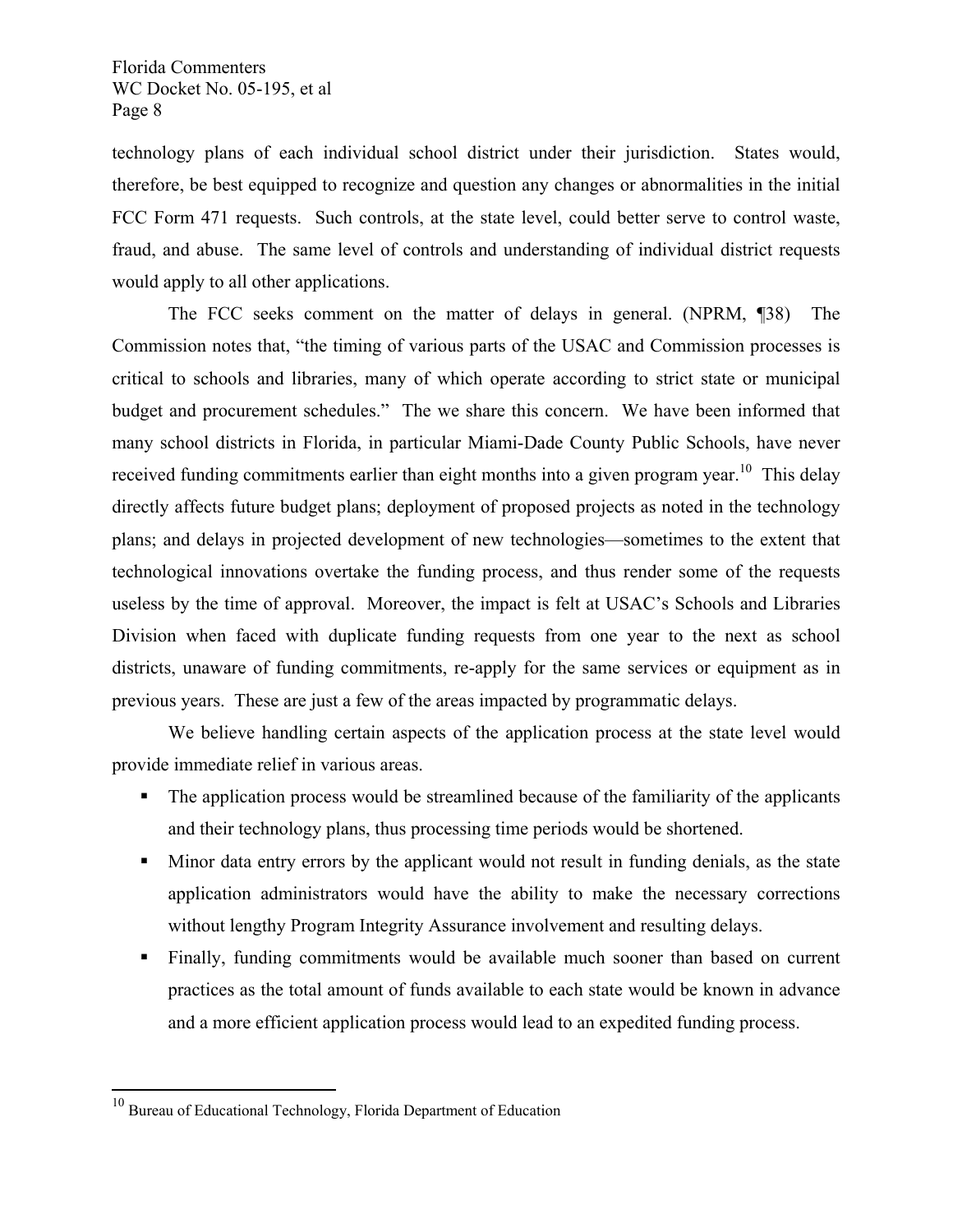The FCC seeks comment on whether USAC and the Commission have adequate staff resources to combat delay and the possible imposition of new deadlines. (NPRM, ¶38) The Florida commenters proposes that program modifications, as outlined in these comments, would serve to address this issue directly. Many issues could now be resolved at the state level by the application administrators who deal directly with local representatives on a daily basis. Efficiencies will be created by shifting some administrative functions to the states which will also result in a lessening of the backlog at the FCC.

# Competitive Bidding

The FCC seeks comments on modifying current rules requiring competitive bids. (NPRM, ¶40). The we agree with the Joint Board's conclusion that Congress intended schools and libraries to avail themselves of the growing competitive marketplace for telecommunications and information services.<sup>11</sup> The intent of competitive bidding was to increase the number of providers in the bidding process. As the Joint Board recognized, many schools and libraries are already required by their local government or governing body to prepare detailed descriptions of any purchase they make above a specified dollar amount, and they may be able to use those descriptions for this purpose as well.<sup>12</sup> We propose that applicants follow state competitive bidding and procurement rules which will also help avoid inconsistencies between FCC rules and USAC procedures and state and municipal procurement rules. (NPRM, ¶42)

# Technology Plans

The FCC seeks comments on how the E-rate technology planning process should be reviewed in accordance with other federal technology planning requirements. (NPRM, ¶40) The Universal Service Order<sup>13</sup> indicates that the FCC is aware that many states have already undertaken state technology initiatives. It is the FCC's expectation that more states will do so, and will therefore be able to certify the technology plans of schools and libraries in their states.

 $\overline{a}$ 

<sup>&</sup>lt;sup>11</sup> See ¶ 575 in the Report & Order In the Matter of Federal-State Joint Board on Universal Service, FCC 97-157, CC Docket No. 96-45.

 $12$  Ibid.

<sup>&</sup>lt;sup>13</sup> See ¶ 574 in the Report & Order In the Matter of Federal-State Joint Board on Universal Service, FCC 97-157, CC Docket No. 96-45.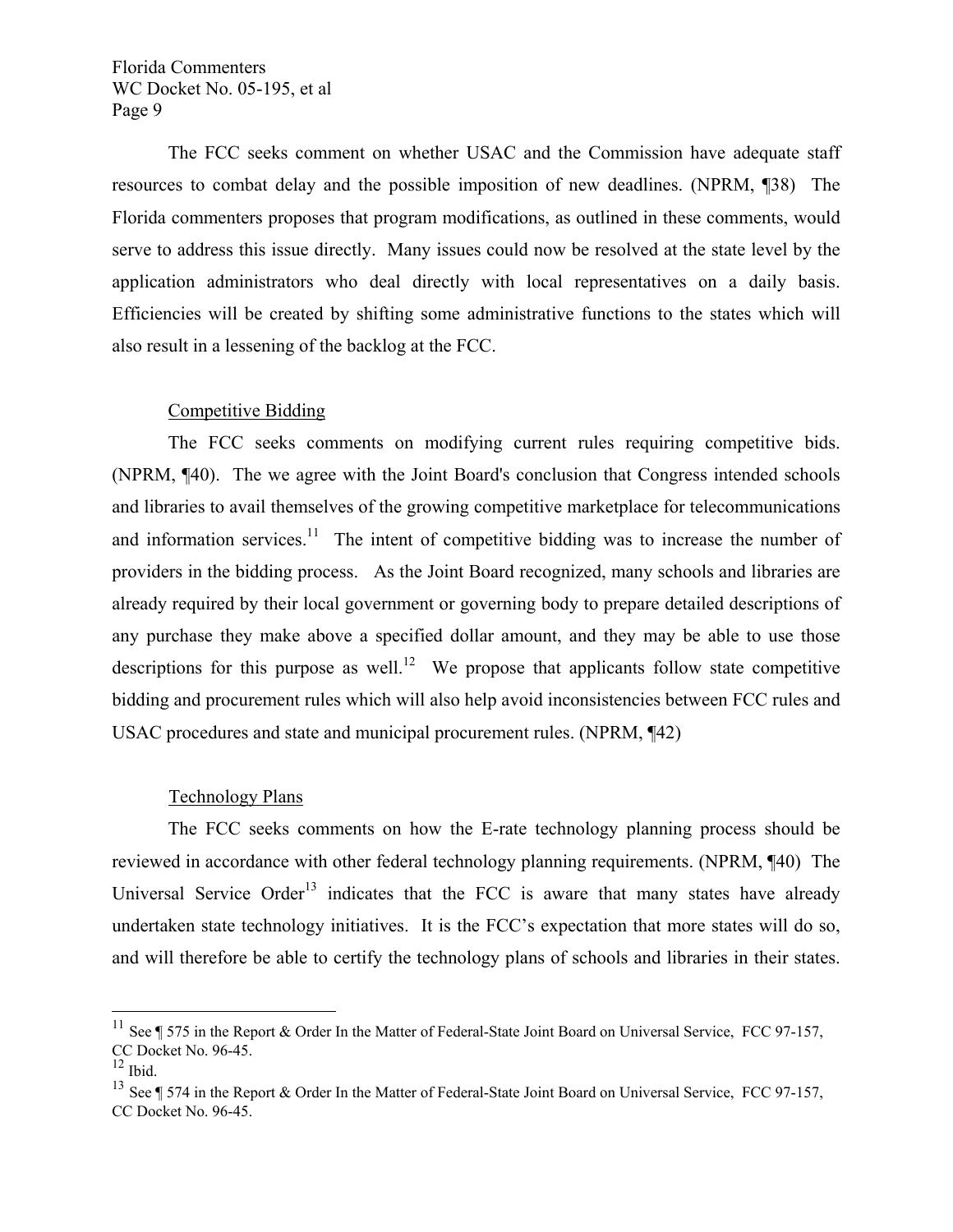In accordance with these state-level technology initiatives, the Order states that, where plans have been approved for other purposes, those plans will be accepted without the need for further independent approval. The Order states, "Furthermore, plans that have been approved for other purposes, e.g., for participation in federal or state programs such as "Goals 2000" and the Technology Literacy Challenge, will be accepted without need for further independent approval."<sup>14</sup> Accepting approved technology plans promotes the intent of Congress and avoids duplicative efforts of applicants participating in Federal programs.

# Conclusion

A new direction for the E-rate program will further the realization of the original program goals. By implementing a two-staged funding mechanism based on poverty and number of students within a state, an equitable distribution of funds can be achieved. Implementing a shared responsibility between FCC/USAC and the states will help streamline the application and disbursement process and improve management and oversight within the guidelines of the original law. State administration of applications will improve program compliance through self-policing strategies such as state audits and reporting and will promote the development and implementation of program goals and measures to assess the impact of E-rate funding, all the while emphasizing the elimination of waste, fraud, and abuse. These reform and program updates will enhance and strengthen the program and alleviate many problems.

Respectfully submitted,

 $\frac{1}{s}$  /

 Cynthia B. Miller, Senior Attorney Office of the General Counsel

DATED: October 18, 2005

 $\overline{a}$ 

 $14$  Ibid.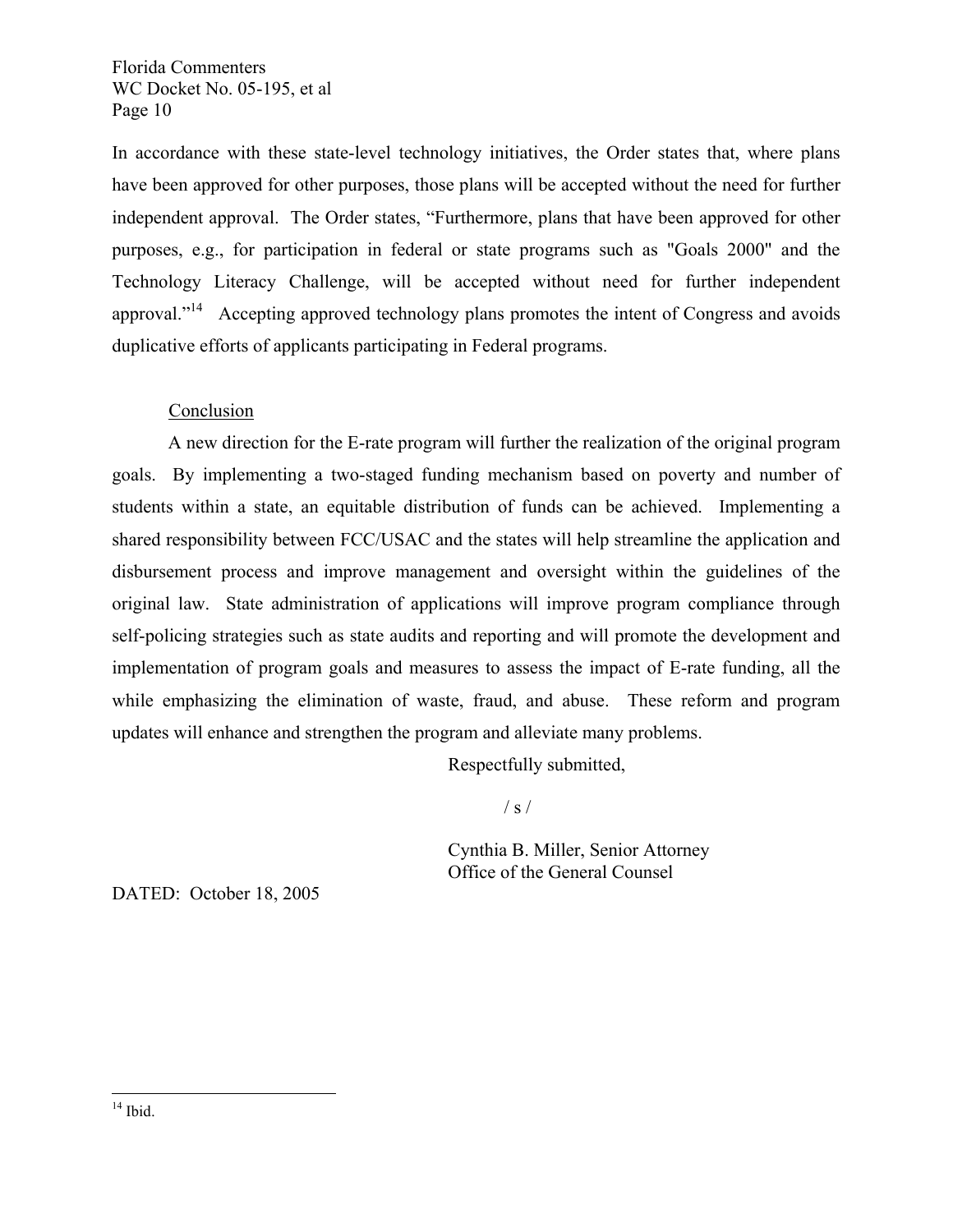| Poverty Population Factor | $\mathfrak{S}^0$                             |                          |                                      |                       |                        | Attachment A    |                                 |
|---------------------------|----------------------------------------------|--------------------------|--------------------------------------|-----------------------|------------------------|-----------------|---------------------------------|
| K-12 Enrollment Factor    | 0.5                                          |                          |                                      |                       |                        |                 |                                 |
| Current S&L Cap           | 0.000<br>2,250,000<br>$\boldsymbol{\varphi}$ |                          |                                      |                       |                        |                 |                                 |
|                           |                                              | 200                      |                                      |                       |                        |                 |                                 |
|                           | Population in Poverty                        | $K-1$                    |                                      | Population in Poverty | K-12                   |                 |                                 |
| <b>State</b>              | (in thousands)                               | Enrollment               | Proposed Cap                         | (in thousands)        | Enrollment             | Proposed Cap    |                                 |
| Alabama                   | 696                                          | 737,294                  | 41,186,316                           | 640                   | 735,102                |                 | 38,087,632                      |
| Alaska                    | 54                                           | 134,358                  | 5,015,626                            | 56                    | 136,005                |                 | 5,015,635                       |
| Arizona                   | 778                                          | 922,180                  | 48,351,128                           | 735                   | 928.624                |                 | 45,722,909                      |
| Arkansas                  | 472                                          | 449,805                  | 26,746,710                           | 532                   | $\overline{447}, 511$  |                 | 27,820,739                      |
| California                | 4,321                                        | 248,610<br>$\circ$       | 295.124.512                          | 605<br>4              | ,324,871<br>ن          |                 | 298,365,527                     |
| Dolorado                  | 383                                          | 742,145                  | 30,600,795                           | 436                   | 743,987                |                 | 31,656,951                      |
| <b>Connecticut</b>        | 249                                          | 570,228                  | 21,964,303                           | 279                   | 570,552                |                 | 22,475,451                      |
| Delaware                  | 53                                           | 115,555                  | 4,537,861                            | 73                    | 116,394                |                 | 5,108,486                       |
| District of Columbia      | 101                                          | 75,392                   | 231,268<br>$\overline{5}$            | 97                    | 71,183                 |                 | 4,828,127                       |
| Florida                   | 2,077                                        | 2,500,478                | 129,991.150                          | 058<br>$\mathcal{L}$  | 2,512,316              |                 | 25,962,069                      |
| Georgia                   | 1,069                                        | 470,634                  | ,540<br>.237.<br>$\overline{7}$ .    | 939                   | 845,084,               |                 | 65,320,105                      |
| Hawaii                    | 138                                          | 184,546                  | 9,071,161                            | 138                   | 187,105                |                 | 9/0/1888                        |
| Idaho                     | 151                                          | 246,521                  | 10.977.615                           | 147                   | 248,076                |                 | 10,608,446                      |
| Illinois                  | 249                                          | 2,071,391                | 273<br>563.<br>$\overline{5}$        | 594                   | 2,078,416              |                 | 100,673,979                     |
| Indiana                   | 511                                          | 996.133                  | 40,968.304                           |                       | 996,674                |                 | 41.364.743                      |
| lowa                      | 212                                          | 485,932                  | 710,833<br>$\frac{8}{18}$            | 552                   | 488,004                |                 | 20,146,867                      |
| Sansas                    | 267                                          | 470,205                  | $\frac{220,003}{5}$<br>20.           | 269                   | 466,317                |                 | 19,702.796                      |
| Kentucky                  | 503                                          | 654,363                  | 32,632,159                           | 571                   | .883<br>641            |                 | 33,653,424                      |
| ouisiana                  | 604                                          | ,328<br>731              | 086'68 <del>r</del><br>$\frac{1}{4}$ | $\overline{77}$       | $\sqrt{412}$<br>732.   | $\overline{42}$ | $\frac{209}{ }$<br>.483.        |
| Maine                     | 132                                          | 985'<br>205,             | 362,403<br>$\sigma$                  | 170                   | 191<br>205,            |                 | 10,350,150                      |
| Maryland                  | 385                                          | 860,640                  | 569<br>464,<br>33                    | $\frac{400}{ }$       | 866,348                |                 | 33,358,071                      |
| Massachusetts             | 561                                          | 973,140                  | ,135,137<br>42                       | 648                   | 975,497<br>785,908     | 43,991          | 922                             |
| Michigan                  | 927                                          | 730,668                  | 517,682<br>$\overline{72}$           | 152                   | 908                    | 79,421          | 45                              |
| Minnesota                 | 361                                          | $\frac{384}{507}$<br>851 | 767<br>32,425,                       | 325                   | 846,434                |                 | 624                             |
| Mississippi               | 539                                          | 493.                     | 30,068,087                           | 513                   | 492,990                |                 | $\frac{30,449,624}{28,270,117}$ |
| Missouri                  | 537                                          | 792<br>$\frac{1}{909}$   | 256<br>39,820,                       | 551                   | .074<br>116            | 39,322,         | 504                             |
| Montana                   | 119                                          | 947<br>151               | ,652,603                             | 22                    | $\frac{1}{820}$<br>151 |                 | 93<br>7.534                     |
| Nebraska                  | 158                                          | 285,095                  | ,126,907<br>$\mathbf 2$              | $\overline{ \otimes}$ | 568<br>283.            |                 | 264<br>12,548,                  |
| Nevada                    | 152                                          | 356,814                  | 712<br>3,613,                        | 188                   | 363,                   |                 | 59<br>14,659,                   |
| New Hampshire             | $\overline{8}$                               | 206,847<br>341,656       | 707<br>648,<br>$\frac{1}{2}$         | 73                    | 206,754<br>1,356,374   | $\frac{1}{2}$   | 933<br>229.                     |
| New Jersey                | 683                                          |                          | 54,999,354                           | 681                   |                        |                 | 54,008,046                      |